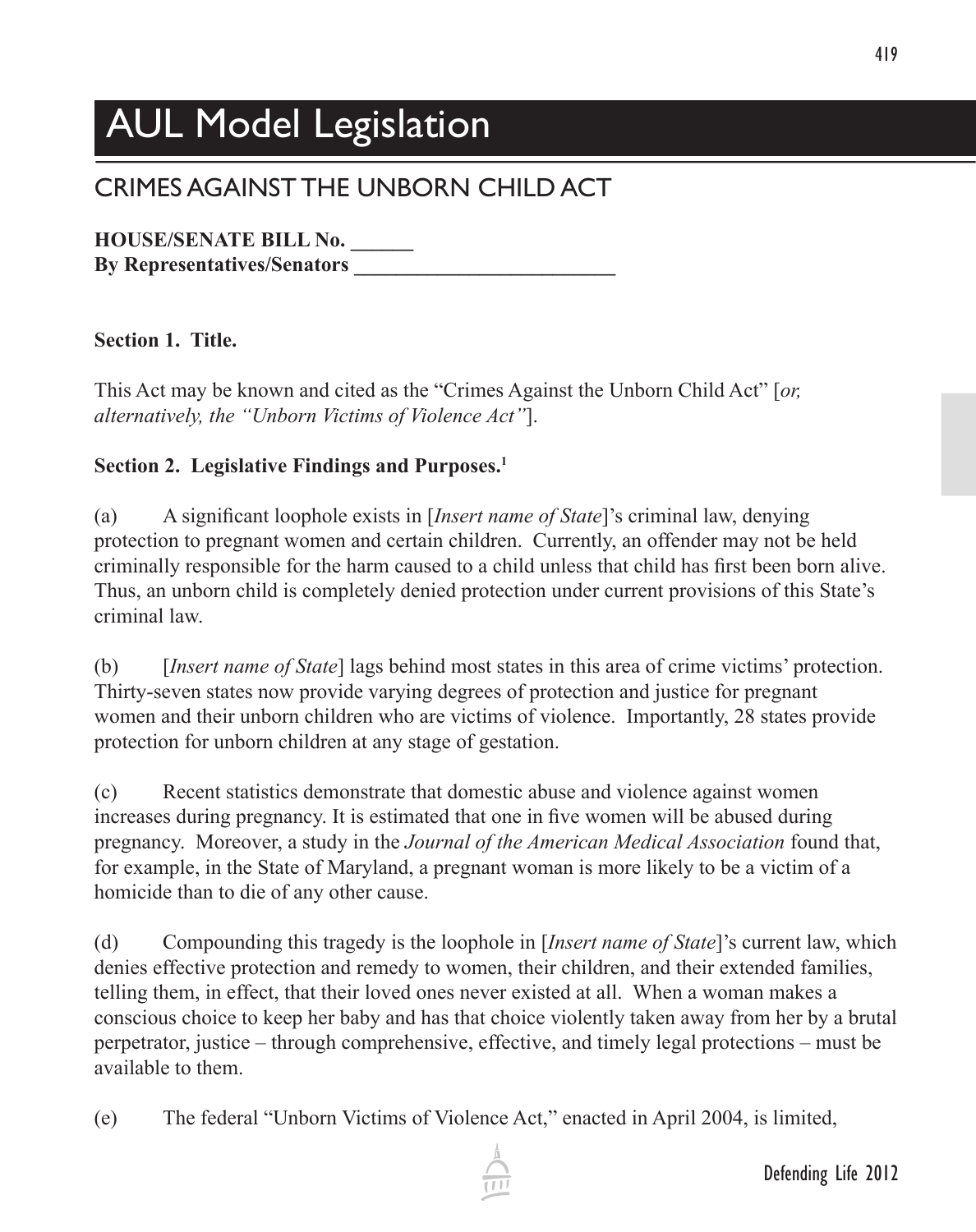applying only to unborn children injured or killed during the course of specified federal crimes of violence. It does not reach many crimes of violence committed against pregnant women and their unborn children – crimes which are most commonly prosecutable only under state criminal laws.

(f) Thus, it is the intent of the [*Legislature*] that the affirmative right of a pregnant woman to carry her child to term be protected, and that perpetrators of crimes against pregnant women and their unborn children be held accountable for their crimes.

### **Section 3. Amendment of State Criminal Code.**

For purposes of the offenses of **homicide**, **assault**, and **battery** [*Designate the specific crimes and sections of the state criminal code to be amended*], the term "**person**" [*or other appropriate term(s) as used in the state's criminal code*] includes an unborn child at every stage of gestation from conception until live birth.

#### **Section 4. Definitions.**

For the purposes of this Act only:

(a) "**Conception**" means the fusion of a human spermatozoon with a human ovum.

(b) "**Gestation**" means the time during which a woman carries an unborn child in her womb, from conception to birth.

(c) "**Unborn child**" means the offspring of human beings from conception until birth.

#### **Section 5. Exclusions.**

Nothing in this Act shall apply to an act committed by the mother of an unborn child; to a medical procedure performed by a physician or other licensed medical professional at the request of a mother of an unborn child or the mother's legal guardian; or to the lawful dispensation or administration of lawfully prescribed medication.

## **Section 6. Right of Intervention.**

The [*Legislature*], by joint resolution, may appoint one or more of its members, who sponsored or cosponsored this Act in his or her official capacity, to intervene as a matter of right in any case in which the constitutionality of this law is challenged.